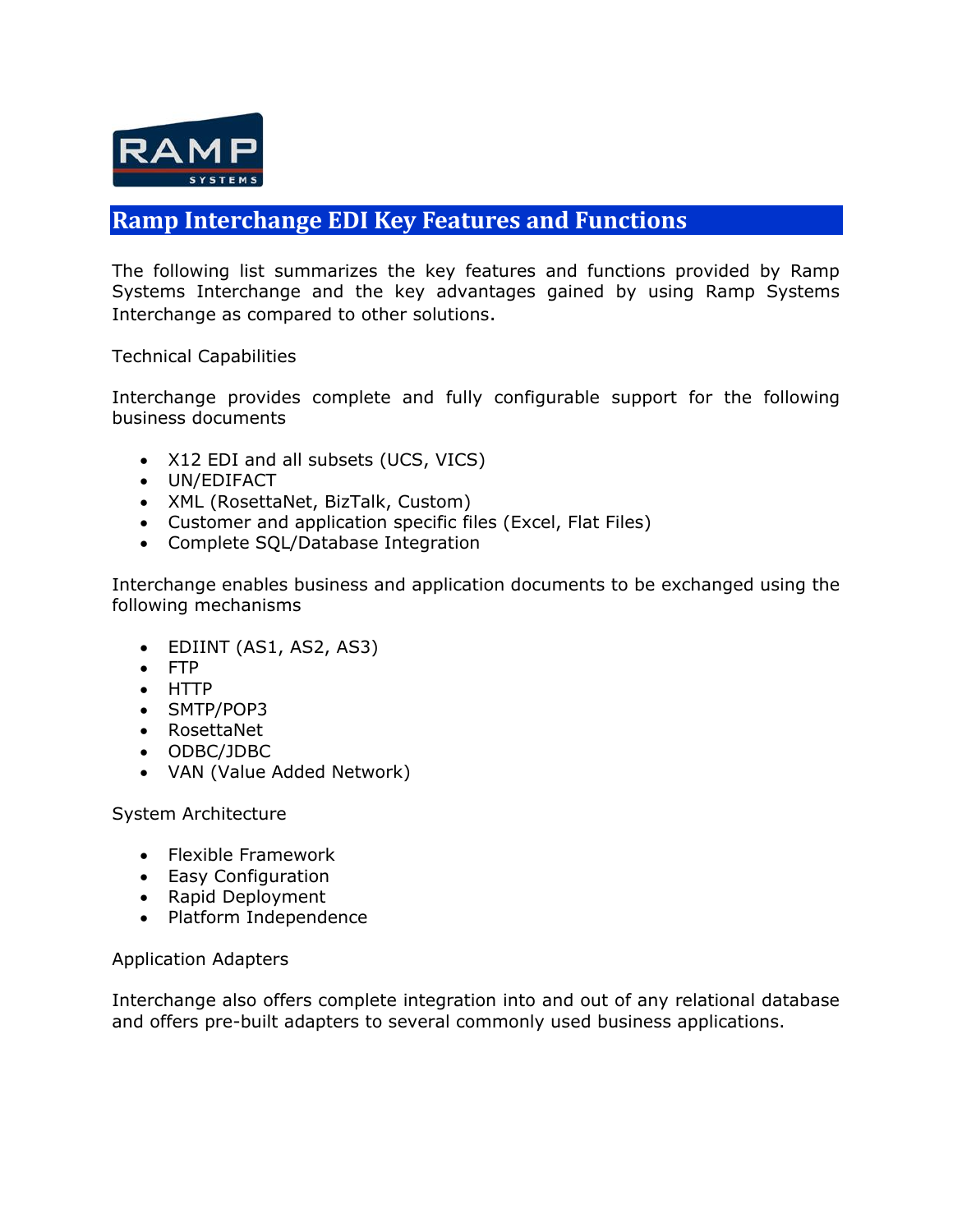## **Design and Maintenance Tools**

Interchange provides the following integrated tools for designing, implementing and operating an eCommerce and/or Integration platform

- Visual Process.
- Document tracking, including data element tracking.
- Automated business document routing and processing based on configurable rules.
- Pre-loaded, fully configurable document standards.
- Pre-loaded, fully configurable application interfaces for commonly used systems.
- Integrated Version Control for easy maintenance and risk management.
- Fully functional Web based administration.

## **Key Advantages**

The following list summarizes the key advantages of using Ramp Systems Interchange over other competitive offerings:

- Support Services are provided 24 x 7 x 365 and support calls are included in your yearly maintenance fees.
- Faster, easier, more intuitive implementation of business requirements
	- o Significantly lower ongoing consulting costs
	- o Decreased reliance on technical specialists by enabling business experts to perform implementation
- Increased Performance and Reliability
	- o Better service to customers
	- o Significantly reduced time spent resolving issues
	- o Significantly lower ongoing consulting costs
- Enhanced visibility of eCommerce transactions